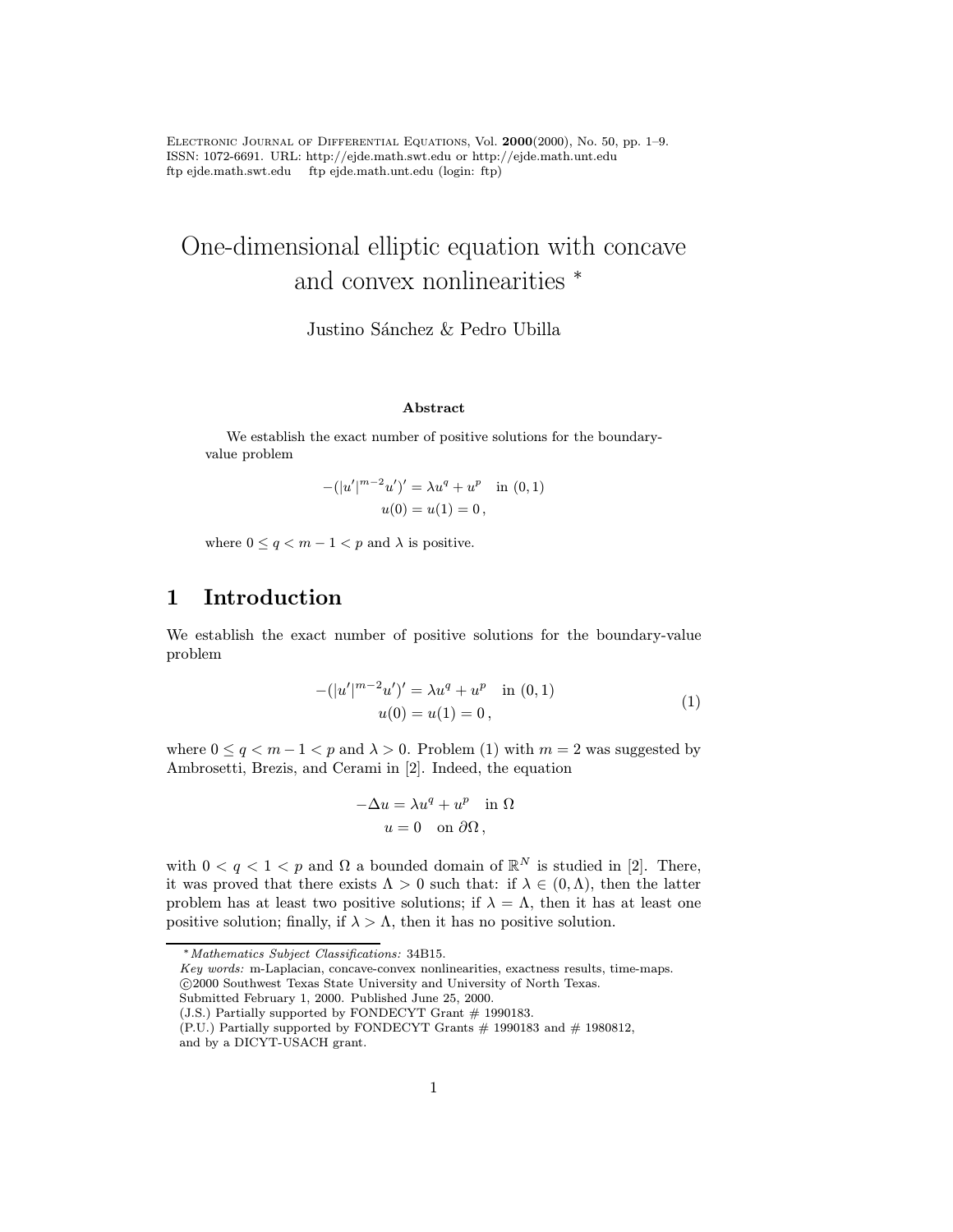Using shooting methods, the existence and multiplicity of solutions for the quasi-linear problem

$$
-(|u'|^{p-2}u')' = |u|^p - \mu \quad \text{in } (0,1)
$$
  

$$
u(0) = u(1) = 0
$$
 (2)

was studied recently by Addou and Benmezaï [1]. For  $\mu > 0$ , they determine a lower bound on the number of solutions of the problem (2), and their nodal properties. In the case  $\mu \leq 0$ , they also obtained the exact number of solutions.

We note that if  $\lambda = -\mu$ ,  $m = p$  and  $q = 0$ , then the equation studied in [1], with  $\mu < 0$ , turns out to be a particular case of our equation (1). This fact inspired us to apply the techniques developed by  $Addou$  and Benmezaï [1]. The strategy is to localize the critical points of a time mapping on a bounded interval J. We point out that this problem was simultaneously and independently studied by I. Addou and A. Benmezaï. We remark that the novelty of our result is that we obtain the exact number of solutions for an equation with concaveconvex nonlinearity, as well as their asymptotic behavior for small parameter  $\lambda$ . Finally, we should note that in  $[2, 3, 4]$ , the problem of determining the exact number of solution is not solved.

### 2 Results and Methods Employed

We first state our main result.

**Theorem 1** There exists a number  $\lambda^* > 0$  such that:

- (a) If  $\lambda > \lambda^*$ , then (1) has no solutions.
- (b) If  $\lambda = \lambda^*$ , then (1) has exactly one positive solution.
- (c) If  $0 < \lambda < \lambda^*$ , then (1) has exactly two positive solutions,  $u_{\lambda}$  and  $v_{\lambda}$ .
- (d) The solutions  $u_{\lambda}$  and  $v_{\lambda}$  satisfy  $\lim_{\lambda\to 0}||u_{\lambda}||_{\infty}=0$  and

$$
\left(\frac{2^m}{m'}I_p^m(p+1)\right)^{1/(p-m+1)} \leq \lim_{\lambda \to 0} ||v_\lambda||_{\infty} \leq \left(\frac{2^m}{m'}I_q^m(p+1)\right)^{1/(p-m+1)},
$$
  
where  $I = \int_0^1 (1 - t^{r+1})^{-1/m} dt$ 

where  $I_r = \int_0^1 (1 - t^{r+1})^{-1/m} dt$ .

In this article we use a shooting method. More precisely, we study the ordinary differential equation

$$
-(|u'|^{m-2}u')' = \lambda |u|^{q-1}u + |u|^{p-1}u \text{ in } (0,1)
$$
  
 
$$
u(0) = 0, \quad u'(0) = E > 0.
$$
 (3)

The solution to this problem is  $4T$ -periodic function, with

$$
T = T(\lambda, S) = (m')^{-1/m} S^{\frac{m-1-q}{m}} \int_0^1 \left( S^{p-q} \frac{(1-t^{p+1})}{p+1} + \lambda \frac{(1-t^{q+1})}{q+1} \right)^{-1/m} dt,
$$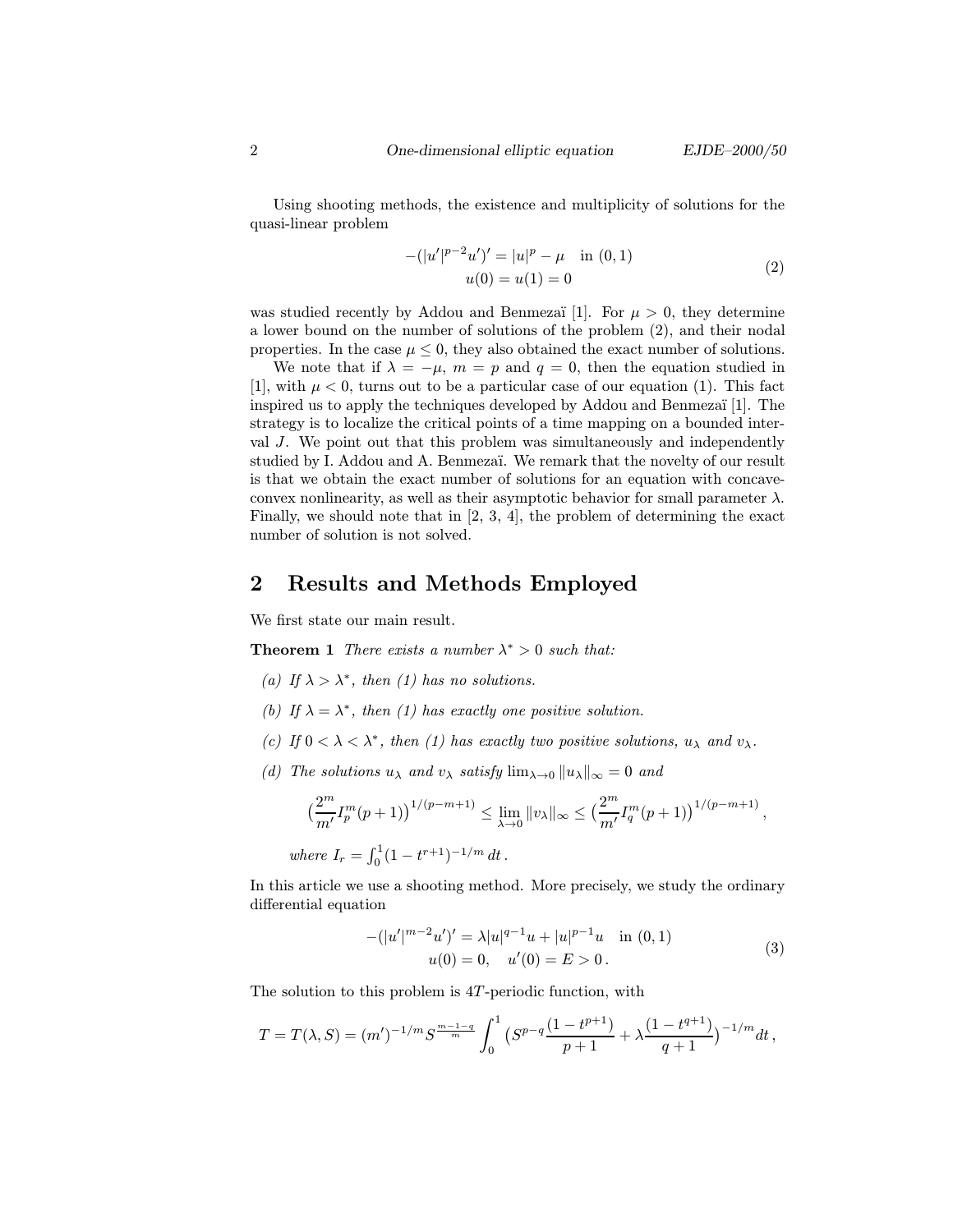where  $S = S(\lambda, E)$  is the first zero of the function  $E^m - m' G(\lambda, \cdot)$ ,

$$
G(\lambda, u) = \frac{\lambda u^{q+1}}{q+1} + \frac{u^{p+1}}{p+1},
$$

and m' is defined by  $1/m + 1/m' = 1$ . See, e.g. [3, 4].

The solution  $u$  to Problem  $(3)$  satisfies the following conditions

- $u(2kT) = 0$ , with  $k \in \mathbb{Z}$ .
- $u(x) > 0$ , for  $x \in (0, 2T)$  and  $u(x) < 0$ , for  $x \in (2T, 4T)$ .
- Every hump of  $u$  is symmetrical about the center of the interval of its definition, where we call hump of  $u$  its restriction to the open interval  $I = (x_1, x_2)$ , with  $x_1$  and  $x_2$  two consecutive zeros of u.
- Every positive (resp. negative) hump of  $u$  may be obtained by translating the first positive (resp. negative) hump.
- $\bullet$  The derivative of each hump of  $u$  vanishes once and only once.

Thus, when  $T = 1/2$ , we obtain positive solutions of Problem (1). In order to prove Theorem 1, we need the following technical lemma.

**Lemma 1** (a)  $S(\lambda, \cdot)$  is an increasing function,

$$
S(\lambda,0)=0 \quad and \quad \lim_{E\to+\infty} S(\lambda,E)=+\infty\,.
$$

- (b)  $\lim_{E \to +\infty} T(\lambda, S(\lambda, E)) = \lim_{E \to 0^+} T(\lambda, S(\lambda, E)) = 0$ .
- (c)  $T(\lambda, S(\lambda, \cdot))$  has a unique maximum for each  $\lambda > 0$ .
- (d)  $\lambda \to T(\lambda, S_{\lambda}^*)$  is a decreasing function that satisfies

$$
\lim_{\lambda \to 0^+} T(\lambda, S^*_{\lambda}) = +\infty \quad \text{and} \quad \lim_{\lambda \to +\infty} T(\lambda, S^*_{\lambda}) = 0
$$

where  $S^*_{\lambda} = S(\lambda, E^*(\lambda))$  and  $E^*(\lambda)$  is the unique critical point of the function  $T(\lambda, S(\lambda, \cdot)).$ 

(e) For each  $\lambda$  sufficiently small, the solutions  $S_1$  and  $S_2$  of  $T(\lambda, S)=1/2$ satisfy

$$
S_1 \le \left(\lambda \left(\frac{m-1-q}{p-m+1}\right)\frac{(p+1)}{(q+1)}\right)^{1/(p-q)},
$$
  

$$
\frac{2^m}{m'}I_p^m(p+1) \le S_2^{p-m+1} \le \frac{2^m}{m'}I_q^m(p+1).
$$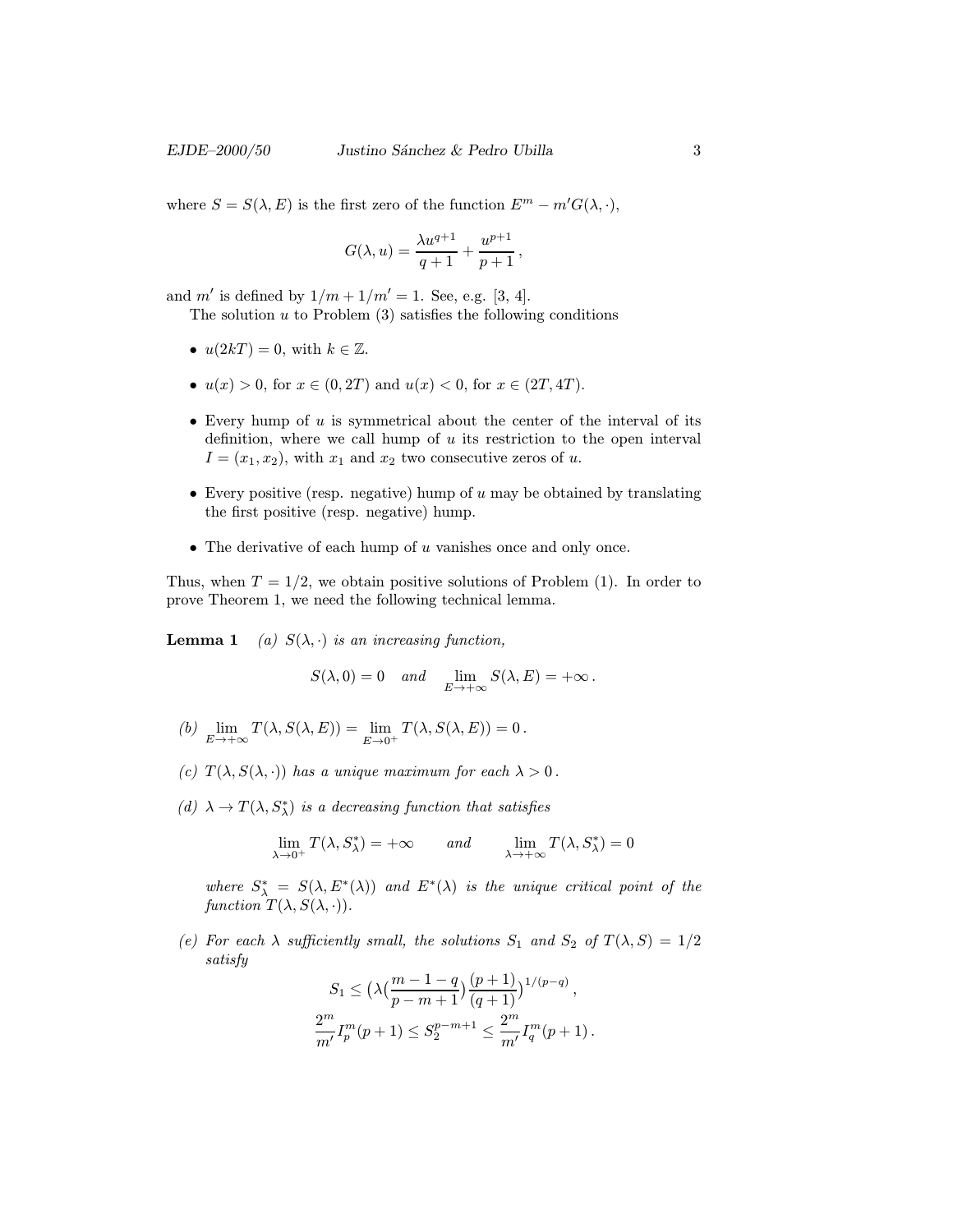#### 3 Proof of the Main Results

**Proof of Theorem 1.** By Lemma 1 and the continuity of the function  $\lambda \rightarrow$  $T(\lambda, S_{\lambda}^*)$ , there exists  $\lambda^*$  which satisfies  $T(\lambda^*, S_{\lambda^*}^*) = 1/2$  and such that:

- If  $\lambda > \lambda^*$ , then  $T(\lambda, S(\lambda, E)) < \frac{1}{2}$ , for each  $E > 0$ .
- If  $\lambda = \lambda^*$ , then  $\max_{E>0} T(\lambda, S(\lambda, E)) = 1/2$ .
- If  $\lambda < \lambda^*$ , then  $\max_{E>0} T(\lambda, S(\lambda, E)) > 1/2$  and for each  $\lambda$  sufficiently small we have that

$$
||u_\lambda||_\infty \le \left(\lambda \left(\frac{m-1-q}{p-m+1}\right)\frac{(p+1)}{(q+1)}\right)^{1/(p-q)}
$$

and

$$
\left(\frac{2^m}{m'}I_p^m(p+1)\right)^{1/(p-m+1)} \leq \|v_\lambda\|_\infty \leq \left(\frac{2^m}{m'}I_q^m(p+1)\right)^{1/(p-m+1)}.
$$

From these three statements and Lemma 1, Theorem 1 follows.

Proof of Lemma 1. The proof of (a) and (b) can be found in [3] and [4]. Concerning (c), using statements (a) and (b) it suffices to show that the function  $S \to T(\lambda, S)$  has a unique critical point for each  $\lambda > 0$ . On the other hand, it is easy to prove that

$$
\frac{\partial T}{\partial S} = (m')^{-\frac{1}{m}} \int_0^S \frac{A(\lambda, S) - A(\lambda, \eta)}{mS(G(\lambda, S) - G(\lambda, \eta))^{\frac{m+1}{m}}} d\eta
$$

where  $A(\lambda, u) = \left(\frac{m-1-q}{q+1}\right) \lambda u^{q+1} - \left(\frac{p-m+1}{p+1}\right) u^{p+1}$ . Direct computations show that

$$
\frac{\partial T}{\partial S} > 0, \quad \text{for } S \in [0, \rho_1] \quad \text{and} \quad \frac{\partial T}{\partial S} < 0, \quad \text{for } S \in [\rho_2, +\infty)
$$
 (4)

where

$$
\rho_1 = \left(\lambda \left(\frac{m-1-q}{p-m+1}\right)\right)^{1/(p-q)} \quad \text{and} \quad \rho_2 = \left(\lambda \frac{(m-1-q)(p+1)}{(p-m+1)(q+1)}\right)^{1/(p-q)}.
$$
\n(5)

Moreover,  $A(\lambda, 0) = A(\lambda, \rho_2) = 0$  and  $\rho_2 > \rho_1$ . Thus the critical points of  $T(\lambda, \cdot)$  belong to the interval  $J := [\rho_1, \rho_2]$ .

By the same arguments as in Lemma 7 of [1], it is not difficult to verify that

$$
\frac{\partial^2 T}{\partial S^2} = (m')^{-1/m} \int_0^1 \frac{S(1 - \eta^{p+1})^2 P(x(\eta))}{m^2 (G(\lambda, S) - G(\lambda, \eta S))^{(2m+1)/m}} d\eta,
$$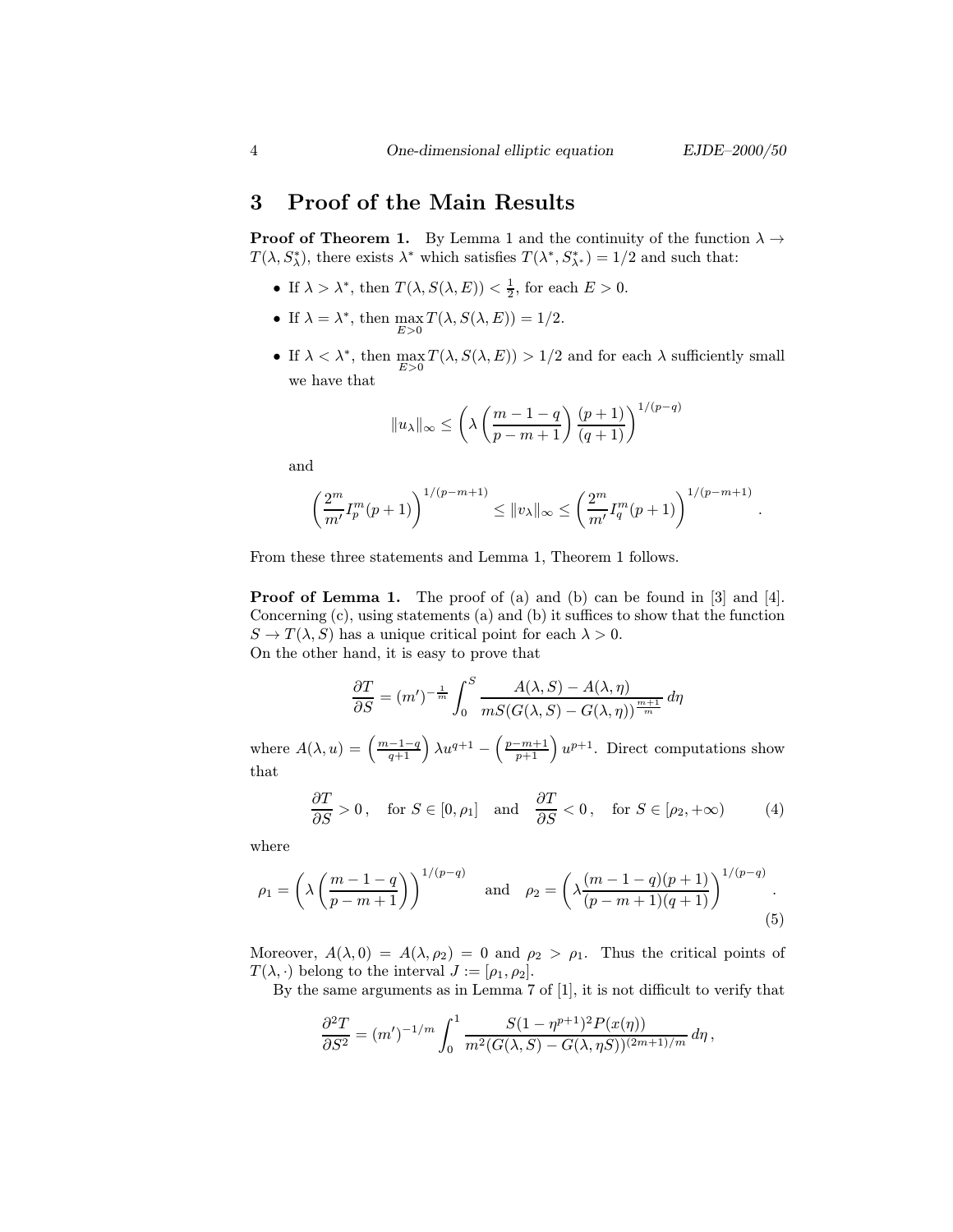where

$$
x(\eta) = \begin{cases} \frac{q+1}{p+1} & \text{if } \eta = 1\\ \frac{1-\eta^{q+1}}{1-\eta^{p+1}} & \text{if } \eta \in [0,1) \end{cases}
$$

and

$$
P(x) = \frac{(q-m+1)}{q+1} \lambda^2 S^{2q} x^2 - C(m,p,q) \lambda S^{p+q} x + \frac{(p-m+1)}{p+1} S^{2p}.
$$

Since  $0\leq q < m-1 < p,$  there exists  $x_1 < 0 < x_2$  such that:

- $P(x_1) = P(x_2) = 0;$
- $P(x) > 0, x \in (x_1, x_2);$
- $P(x) < 0, x \in (-\infty, x_1) \cup (x_2, +\infty).$

Indeed,

$$
x_2 = \frac{S^{p-q}}{2\lambda(p+1)(m-1-q)} \times \left(\sqrt{\mu} - (m(p^2+q^2) - 2(m+1)pq + (m-2)(p+q) + 2(m-1))\right),
$$

where

$$
\mu = (m(p^2 + q^2) - 2(m+1)pq + (m-2)(p+q) + 2(m-1))^2
$$
  
+4(p+1)(q+1)(p-m+1)(m-1-q).

On the other hand, using that

$$
\alpha(x) = (p+1)x^{q+1} - (q+1)x^{p+1}, \text{ for } 0 \le x \le 1,
$$

is an increasing function, it is easy to see that

$$
x(\eta) \in \left[\frac{q+1}{p+1}, 1\right], \quad \text{for all } \eta \in [0, 1].
$$

We note that the function  $S \to x_2(S)$  is an increasing function that satisfies

$$
x_2(\rho_2)=\frac{\sqrt{\mu}-(m(p^2+q^2)-2(m+1)pq+(m-2)(p+q)+2(m-1))}{2(q+1)(p-m+1)}.
$$

We now claim that

$$
x_2(\rho_2) < \frac{q+1}{p+1}.
$$

For this, we consider the function

$$
F(x) = ((m+1)q + 1)x3 - (2(m+1)q2 + q + (m-1))x2
$$
  
+q((m+1)q<sup>2</sup> - q + 2(m-1))x - q<sup>2</sup>(m-1-q).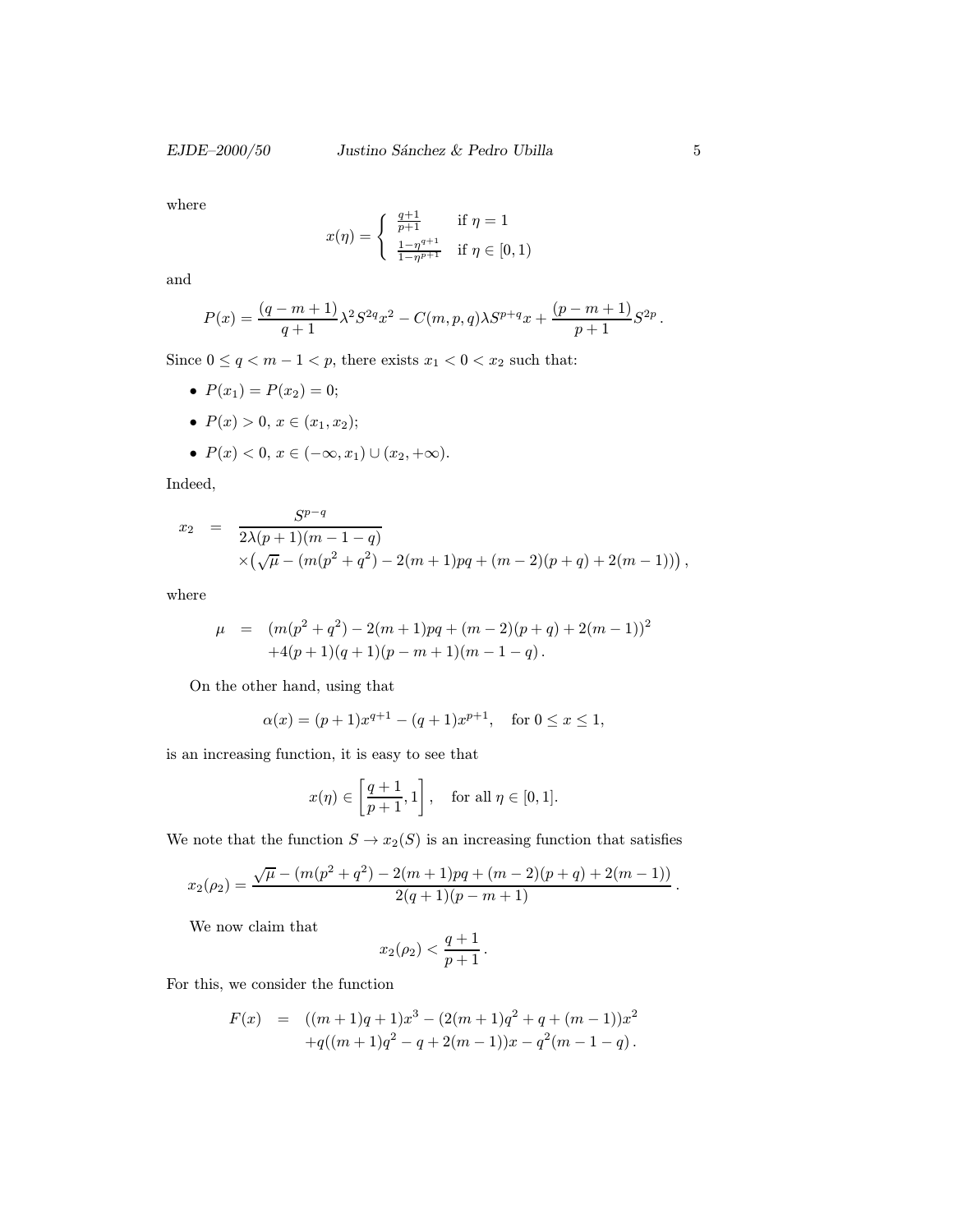Let us show that the function  $F$  satisfies

$$
F(x) > 0, \quad \text{for } x > m - 1.
$$

This statement will follow, if we prove that  $F(m-1) \geq 0$ ,  $F'(m-1) > 0$  and F is convex in  $[m-1, +\infty)$ . In fact,

$$
F(m-1) = (m-1) ((m+1)q3 - (2m2 - 1)q2 + m2(m-1)q) - q2(m-1-q)
$$
  
=  $m2q3 - 2m2(m-1)q2 + m2(m-1)2q$   
=  $m2q(q - m + 1)2 \ge 0$ 

On the other hand,

$$
F'(x) = 3((m+1)q+1)x^{2} - 2(2(m+1)q^{2} + q + m - 1)x + q((m+1)q^{2} - q + 2(m-1)).
$$

Thus

$$
F'(m-1) = (m-1)(3(m-1)((m+1)q+1) - 2(2(m+1)q^2 + q + m - 1))
$$
  
+
$$
(m+1)q^3 - q^2 + 2(m-1)q
$$
  
= 
$$
(m-1)(-4(m+1)q^2 + (3m^2 - 5)q + m - 1) + (m+1)q^3
$$
  

$$
-q^2 + 2(m-1)q
$$
  
= 
$$
(m+1)q^3 - (4m^2 - 3)q^2 + 3(m-1)^2(m+1)q + (m-1)^2.
$$

We note that the point  $x = m - 1$  is a zero of the algebraic equation

$$
(m+1)x3 - (4m2 - 3)x2 + 3(m - 1)2(m + 1)x + (m - 1)2 = 0.
$$

Thus

$$
F'(m-1) = (q-m+1)((m+1)q2 - (3m2 – 2)q - m + 1)
$$
  
= (q-m+1)((q-m+1)((m+1)q + 1) – 2m<sup>2</sup>q) > 0.

We now prove that F is convex in  $[m-1, +\infty)$ . Note that

$$
F(x) = \alpha x^3 + \beta x^2 + \gamma x + \delta
$$

where

$$
\alpha = (m+1)q + 1, \quad \beta = -(2(m+1)q^2 + q + m - 1),
$$
  

$$
\gamma = q((m+1)q^2 - q + 2(m-1)), \quad \delta = -q^2(m-1-q).
$$

Then it easily follows that  $F''(x) > 0$  if and only if  $x > -\beta/(3\alpha)$ . Thus, F is convex in  $[m-1, +\infty)$  when

$$
m-1 \ge -\frac{\beta}{3\alpha} = \frac{2(m+1)q^2 + q + m - 1}{3((m+1)q + 1)}
$$

which is equivalent to saying that

$$
G(q) = 2(m+1)q^{2} + (4-3m^{2})q - 2(m-1) \le 0
$$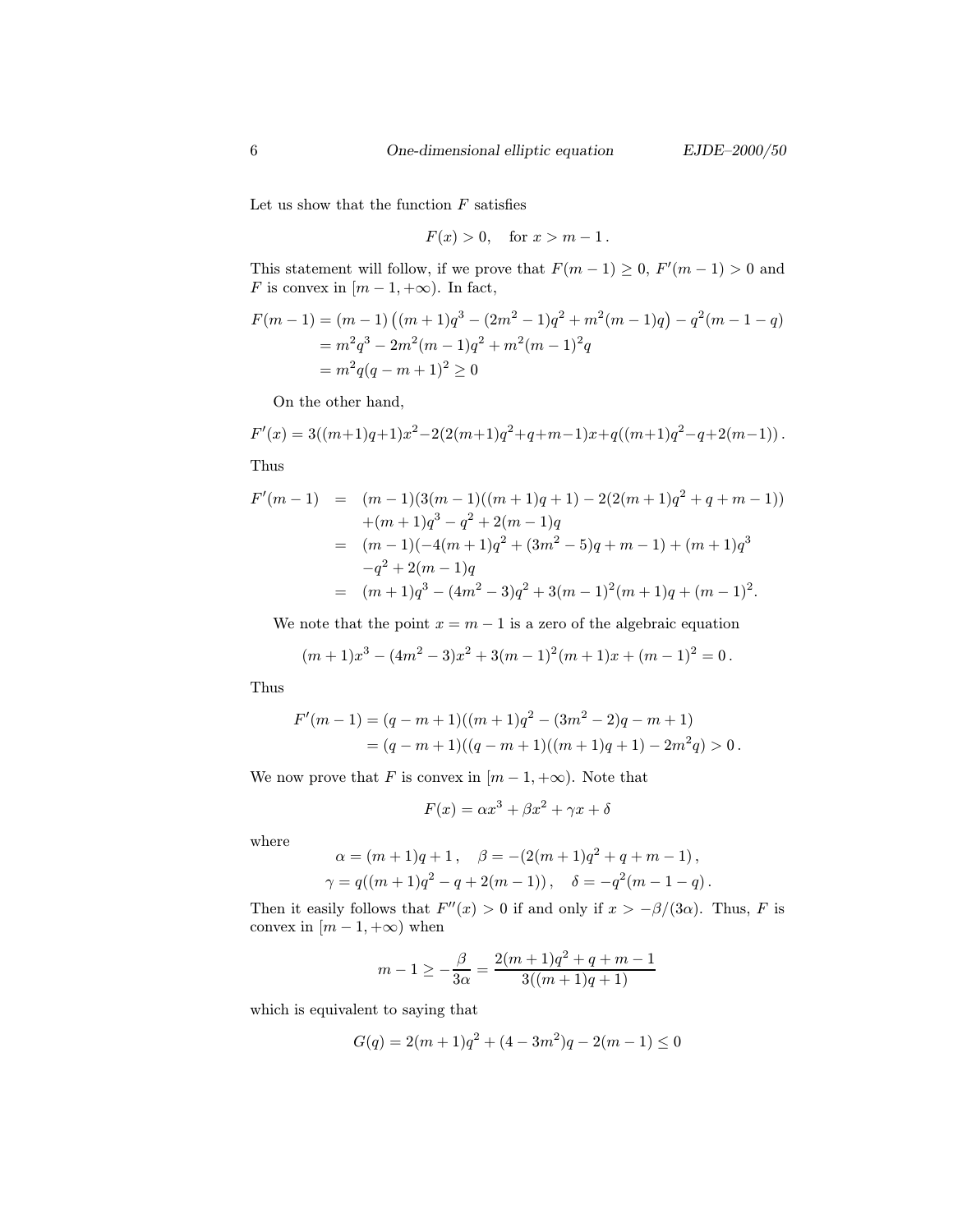But  $G(q) \leq 0$ , when  $q \in (r_1, r_2)$ , where

$$
r_1 = \frac{3m^2 - 4 - m\sqrt{9m^2 - 8}}{4(m+1)}
$$
 and  $r_2 = \frac{3m^2 - 4 + m\sqrt{9m^2 - 8}}{4(m+1)}$ .

Since  $r_1 < 0 < m-1 < r_2$ , we obtain that  $G(q) \leq 0$ , for each  $q \in [0, m-1)$ . Hence F is convex in  $[m-1, +\infty)$ . Thus

$$
\left[\frac{q+1}{p+1},1\right] \subseteq (x_2(S),+\infty), \text{ for each } S \in [\rho_1,\rho_2].
$$

Now using that  $P(x) < 0$  for each  $x \in (-\infty, x_1) \cup (x_2, +\infty)$ , we have that  $P(x(\eta)) < 0$ , for all  $\eta \in [0,1]$ . Hence

$$
\frac{\partial^2 T}{\partial S^2} < 0, \quad \text{for each } S \in [\rho_1, \rho_2],
$$

which proves (c), that is, the uniqueness of the critical point of the function  $T(\lambda, S(\lambda, \cdot)).$ 

To prove (d), we note that

$$
\frac{d}{dE}(T(\lambda, S(\lambda, E)) = (m')^{-1/m} \frac{\partial S}{\partial E} \int_0^S \frac{A(\lambda, S) - A(\lambda, \eta)}{mS(G(\lambda, S) - G(\lambda, \eta))^{\frac{m+1}{m}}} d\eta
$$

and

$$
\frac{\partial T}{\partial \lambda} = (m')^{-\frac{1}{m}} \frac{\partial S}{\partial \lambda} \int_0^S \frac{A(\lambda, S) - A(\lambda, \eta)}{m S(G(\lambda, S) - G(\lambda, \eta))^{\frac{m+1}{m}}} d\eta
$$

$$
-(m')^{-\frac{1}{m}} \int_0^S \frac{S^{q+1} - \eta^{q+1}}{m(q+1)(G(\lambda, S) - G(\lambda, \eta))^{\frac{m+1}{m}}} d\eta.
$$

Let  $\Delta = -\frac{\partial S}{\partial \lambda} \frac{d}{dE} (T(\lambda, S(\lambda, E)) + \frac{\partial S}{\partial E} \frac{\partial T}{\partial \lambda}$ . Thus

$$
\Delta = -(m')^{-\frac{1}{m}} \frac{\partial S}{\partial E} \int_0^S \frac{S^{q+1} - \eta^{q+1}}{m(q+1)(G(\lambda, S) - G(\lambda, \eta))^{\frac{m+1}{m}}} d\eta.
$$

Hence  $\Delta < 0$ , for each  $E > 0$  and  $\lambda > 0$ .

Using that  $\frac{d}{dE}(T(\lambda, S(\lambda, E^*(\lambda)))) = 0$  and by part (a), we see that

$$
\frac{\partial T}{\partial \lambda}(\lambda,S(\lambda,E^*(\lambda)))<0, \text{ for each }\lambda>0.
$$

Therefore  $T(\lambda, S^*_{\lambda})$  is a decreasing function of  $\lambda$ .

On the other hand, we know that the function  $T(\lambda, S(\lambda, \cdot))$  is increasing in  $(0, E_1(\lambda))$ , where  $E_1(\lambda) = (m'G(\lambda, \rho_1))^{1/m}$ , hence  $E^*(\lambda)$  is the unique maximum of the function  $T(\lambda, S(\lambda, \cdot))$ . Then  $E^*(\lambda) \ge E_1(\lambda)$ . By part (a), we have that

$$
S(\lambda, E^*(\lambda)) \ge S(\lambda, E_1(\lambda)).
$$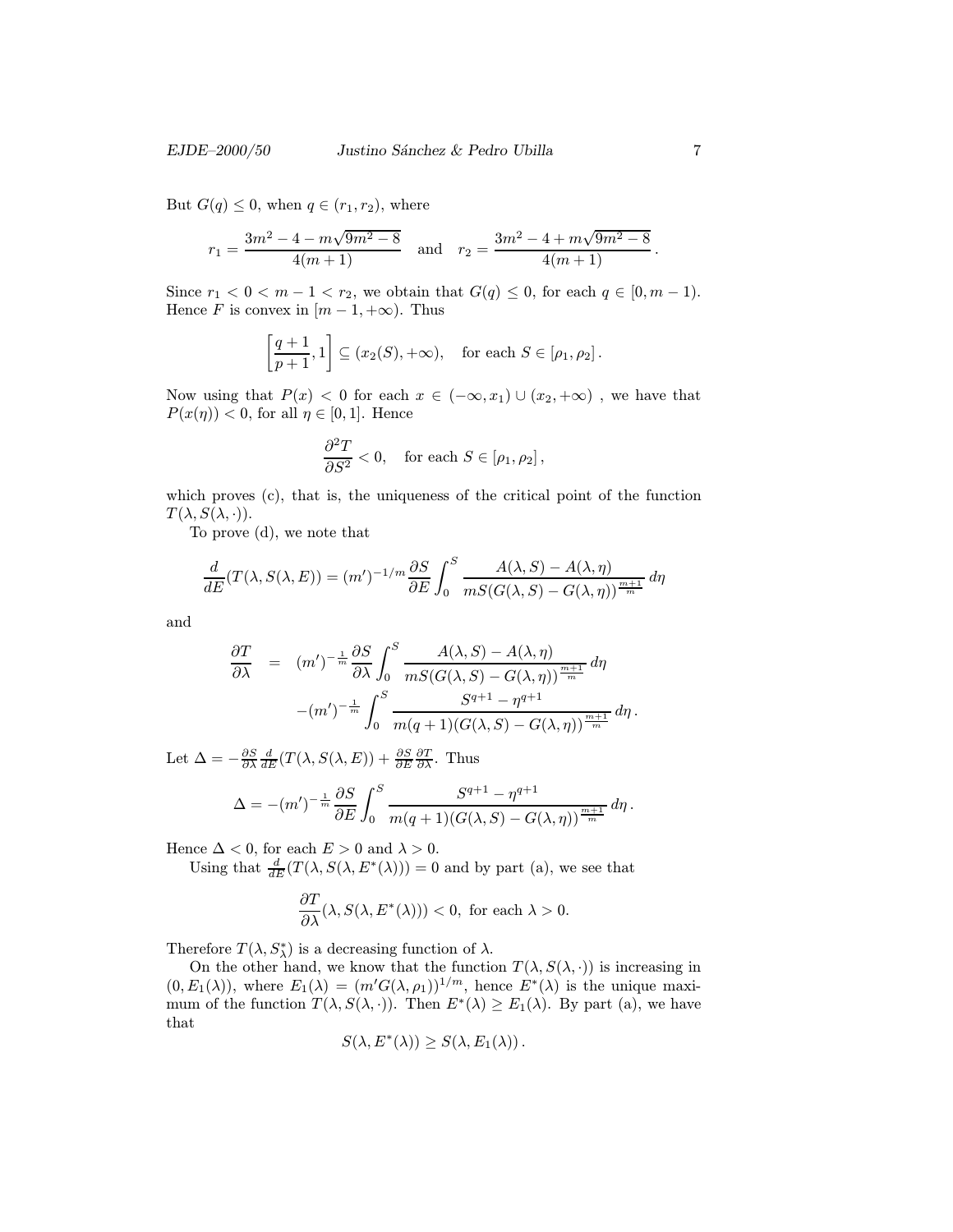Thus

$$
T(\lambda, S(\lambda, E^*(\lambda))) \le (m')^{-1/m} \rho_1^{\frac{m-1-p}{m}} \int_0^1 \left(\frac{1-t^{p+1}}{p+1}\right)^{-1/m} dt.
$$
  
Since  $\lim_{\lambda \to +\infty} \rho_1 = \lim_{\lambda \to +\infty} \left(\lambda \frac{(m-1-q)}{(p-m+1)}\right)^{1/(p-q)} = +\infty$ , it follows that  
 $\lim_{\lambda \to +\infty} T(\lambda, S^*_\lambda) = 0.$ 

From the fact that  $\rho_1 = S(\lambda, E_1(\lambda))$ , then after some computations, we obtain that

$$
T(\lambda, S(\lambda, E_1(\lambda)) = \lambda^{\frac{m-1-p}{m(p-q)}} (m')^{-\frac{1}{m}} \left(\frac{m-1-q}{p-m+1}\right)^{\frac{m-1-q}{m(p-q)}} \times \int_0^1 \left(\left(\frac{m-1-q}{p-m+1}\right) \left(\frac{1-t^{p+1}}{p+1}\right) + \frac{1-t^{q+1}}{q+1}\right)^{-\frac{1}{m}} dt.
$$

Hence

$$
\lim_{\lambda \to 0^+} T(\lambda, S(\lambda, E^*(\lambda)) \ge \lim_{\lambda \to 0^+} T(\lambda, S(\lambda, E_1(\lambda)) = +\infty,
$$

which proves (d). In order to prove (e), using the concavity of the function  $T(\lambda, \cdot)$  and assertions (4) and (5), we obtain that  $S_1 < \rho_2$  which prove the first inequality of (e). Using the hypothesis that  $T(\lambda, S)=1/2$ , we have

$$
\frac{2^m}{m'}I_p^mS^p\leq \frac{S^{p+1}}{p+1}+\lambda\frac{S^{q+1}}{q+1}\leq \frac{2^m}{m'}I_q^mS^m.
$$

Since  $S_2 > \rho_1$ , the above inequalities imply

$$
\frac{2^m}{m'}I_p^m(p+1) \le S_2^{p-m+1} \le \frac{2^m}{m'}I_q^m(p+1).
$$

Hence the proof of Lemma 1 is now complete.

**Remark 1.** If  $\lambda = 0$ , then it is easy to prove that the time mapping function is a decreasing function of S. Therefore (1) has a unique positive solution.

Remark 2. Using the methods developed in this article, it is possible to find the exact number of solutions with  $k$  nodes in the interval  $(0, 1)$  for the problem

$$
-(|u'|^{m-2}u')' = \lambda |u|^{q-1}u + |u|^{p-1}u, \text{ in } (0,1)
$$

$$
u(0) = u(1) = 0.
$$

In this case the same time mapping  $T(\lambda, S)$  may be used.